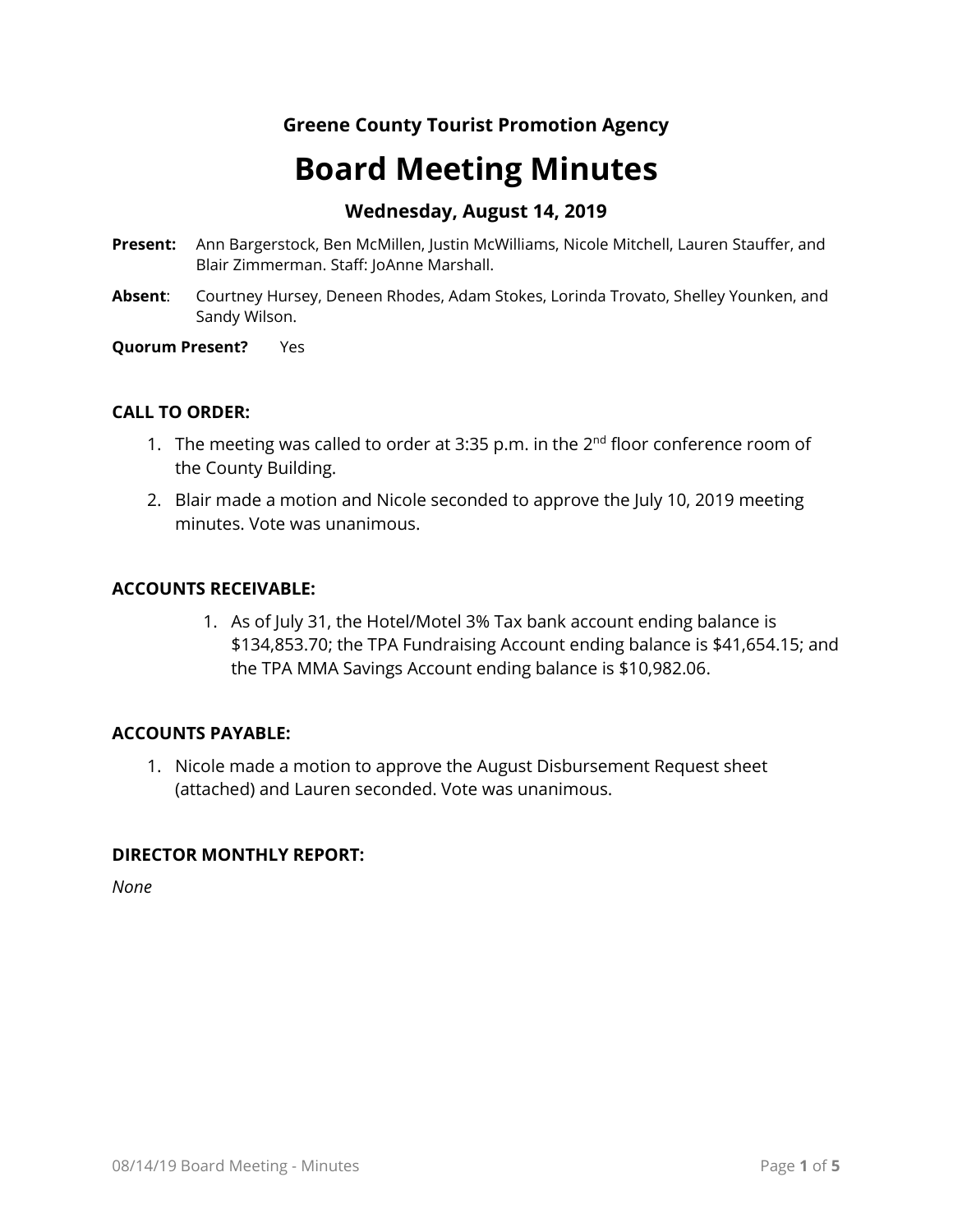#### **COMMITTEE REPORTS:**

#### *Advertising & Promotion:*

JoAnne completed the requirements to become a Trusted Verifier for Google. The Tourism Office will begin to ensure that all Tourism partners, that are applicable, have verified listings on Google.

Lauren made the motion and Nicole seconded to approve Memories & Melodies' proposal of \$175 per business 360-degree and overall still-photography package. The package will be available for the first 30 tourism partners that express interest in 2019 to help add visual content to their Google business listings for a total of \$5,250. The program will be re-evaluated for 2020 to include all tourism partners. The vote was unanimous with Ben abstaining from the vote.

Lauren made the motion and Blair seconded to approve the Horizon Travel & Lifestyle package of a half-page ad in the September issue of Travel America distributed in Toronto, Canada for \$3,900. The package also includes, at no additional cost, a half-page editorial in the issue, digital display during September on the Gateway Newsstand screens in Toronto, digital display during September on the PATH screens, and a digital billboard running September 9-15 in Yonge & Dundas in Toronto. Vote was unanimous.

Lauren made the motion and Ben seconded to accept Greene County Historical Society's proposal of "Greene County Driving Tours" in exchange for advertising space on Greene County Tourism's ad in the 2020 Happy Traveler. The proposal consists of tentative ideas for various driving routes across Greene County such as a Native American route, Civil War route, Churches & Cemeteries route, Industrial route, and Historic Buildings route. Vote was unanimous.

*Bylaws: Nothing at this time.*

*Finance: Nothing at this time.*

*Fundraising:* Tickets have been purchased for the Greene County VIP Mystery Tour. Catering for the tour's dinner will be Back Bay Catering.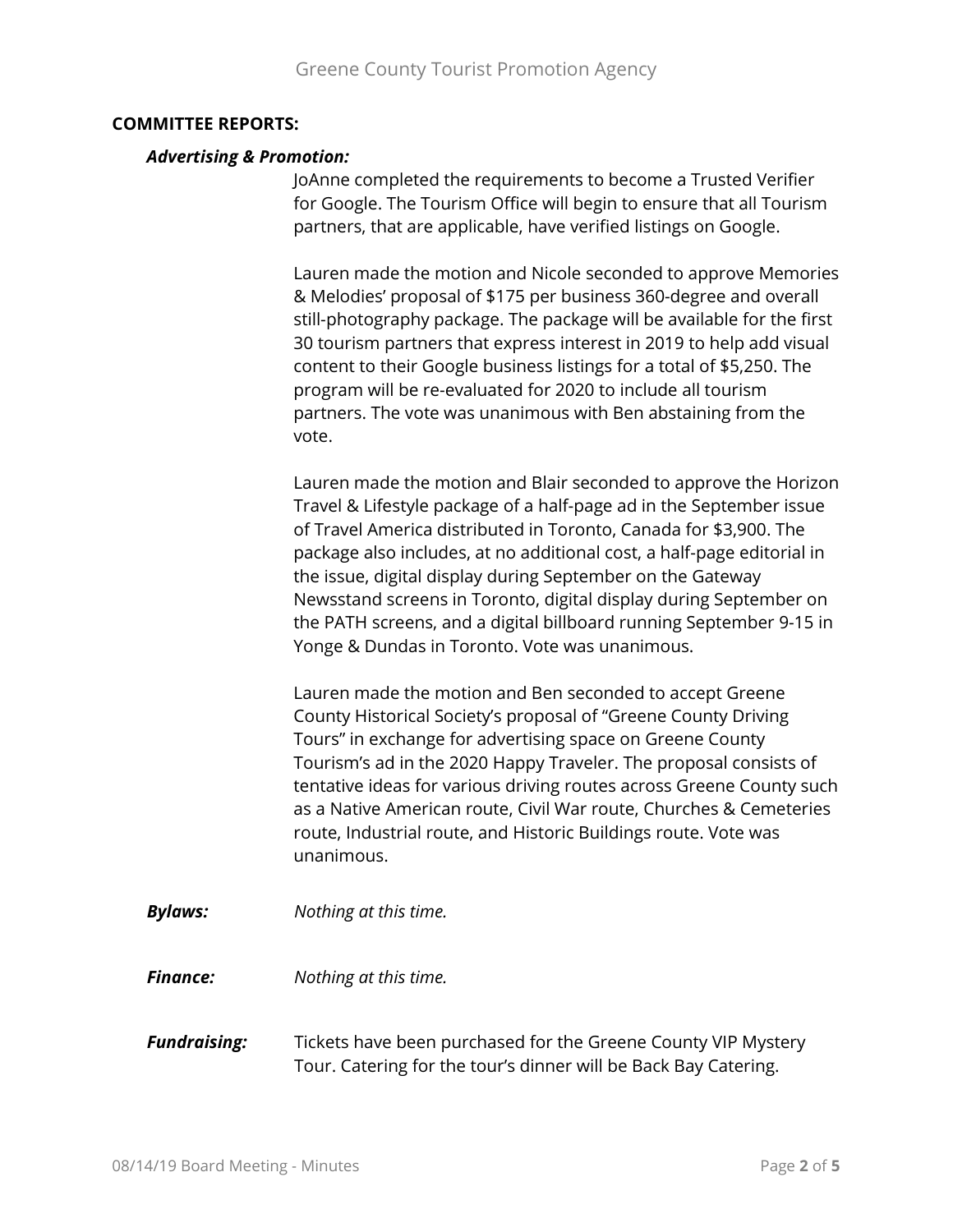- **Grants:** Justin made the motion and Lauren seconded to approve the final disbursements for advertising and promotions grants of \$200 to Waynesburg Music Development for the Cruisin' For Music and \$875 for Waynesburg Prosperous & Beautiful for the Sheep & Fiber Festival. Vote was unanimous.
- *Hotel/Motel Tax:* Hotel occupancy for June 2019 was 75.9% with an average daily room rate of \$82.86 and revenue per available room at \$62.87.

*Long-Range/Strategic Planning: Nothing at this time.*

*Partnership: Nothing at this time.*

#### **OLD BUSINESS:**

- 1. The Greene County Historical Society Museum hosted the Visit Upper Ohio Valley regional tourism committee on Thursday, July 25 at 11 a.m. Blair and Courtney attended the meeting and Blair commented that the meeting was great. Many that traveled to Greene County for the meeting were unaware of how extensive the museum was and expressed enthusiasm for returning. Moundsville is also interested in partnering directly with Greene County to reach a larger audience.
- 2. The window vinyl design for our office window was installed by Direct Results on Tuesday, August 13.
- 3. The Covered Bridge replica is completed and appeared at the Jacktown Fair, Rain Day Festival and Greene County Fair. It will also travel to the White Covered Bridge Festival to be on display between the Museum and Tourism booths. The replica takes a minimum of 3 people and a truck to relocate from the Museum. If any events are interested in displaying the replica, we would need assistance with the transportation.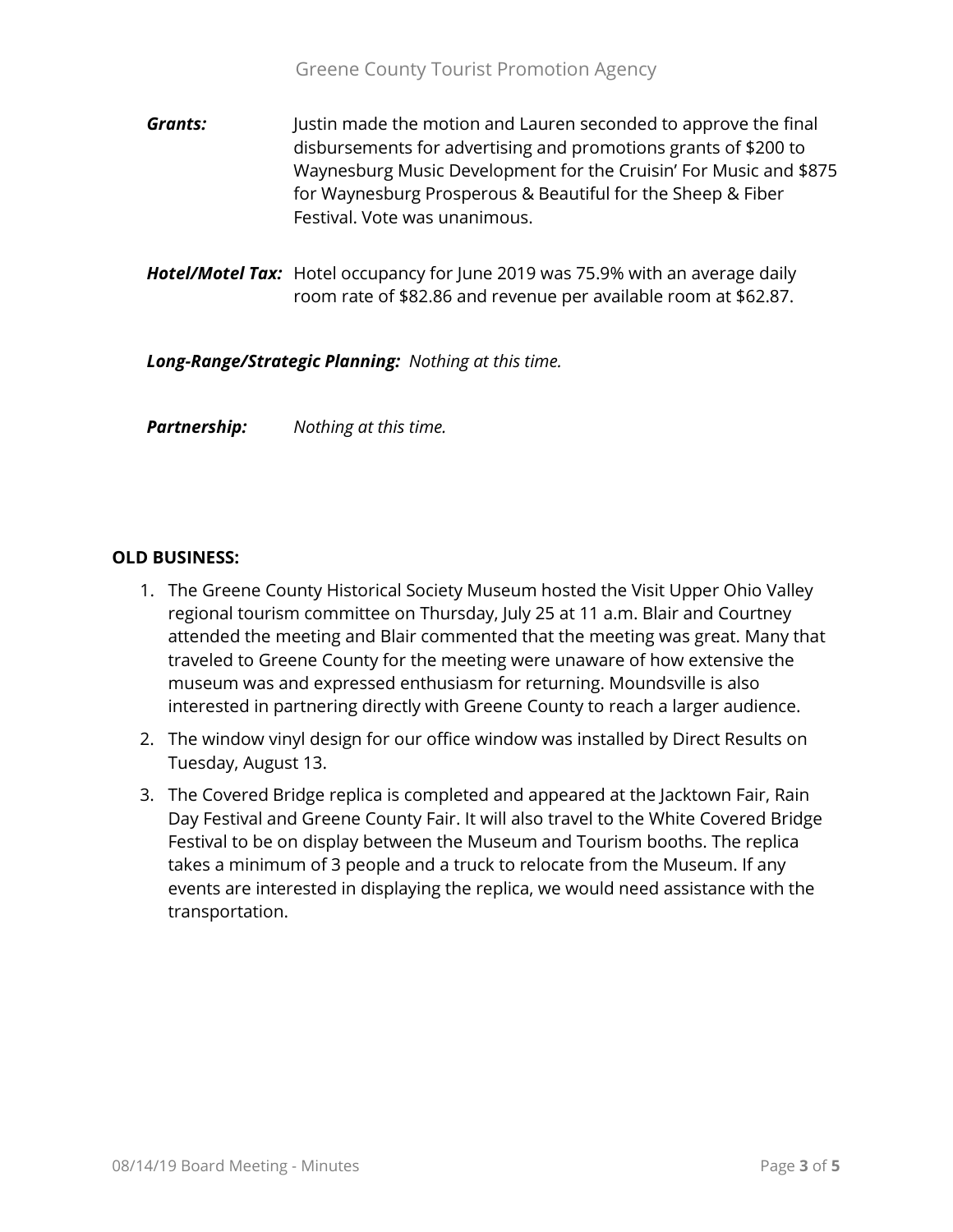#### **NEW BUSINESS:**

- 1. Ryerson Station State Park is holding a groundbreaking ceremony for the new swimming pool complex at 11 a.m. on Thursday, August 29 followed by a task force meeting. Any board members interested in attending should let JoAnne know by August 19 so we can RSVP to the park.
- 2. Justin made the motion and Nicole seconded to continue Tanner McKnight's employment with the Tourism Office. The position would average 5 hours per week to create the weekly and monthly e-mails, and continue the development and execution of a new social media plan geared towards general attractions of Greene County. Tanner will also be utilized, as available, at events. Vote was unanimous.
- 3. The Washington & Greene Counties' Covered Bridge Festival was nominated in the Observer-Reporter's Best of the Best competition. Voting begins September 5 and runs through September 17.

#### **PUBLIC COMMENT:**

*None*

#### **ADJOURNMENT:**

1. The meeting adjourned at 4:31 p.m. by a motion from Lauren and seconded by Nicole. The next meeting will be Wednesday, September 11 at 3:30 p.m. in the 2<sup>nd</sup> Floor Conference Room of the County Building.

*Minutes submitted by JoAnne Marshall.*